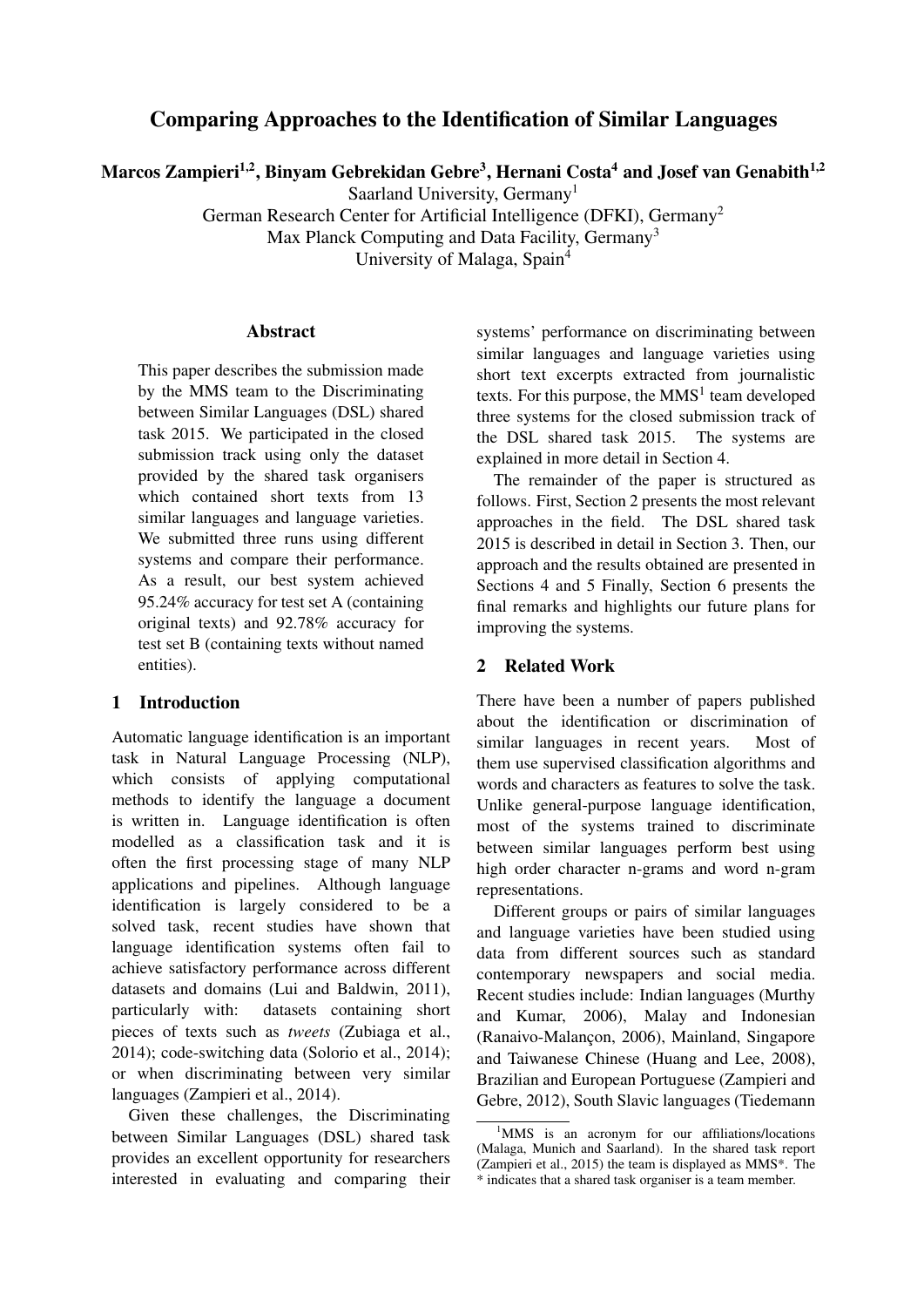and Ljubešić, 2012; Ljubešić and Kranjčić, 2015) English varieties (Lui and Cook, 2013), Spanish varieties (Zampieri et al., 2013; Maier and Gómez-Rodrıguez, 2014), and Persian and Dari (Malmasi and Dras, 2015).

Over the last few years there has been a significant increase of interest in the computational processing of Arabic. This is evidenced by a number of research papers on different NLP tasks and applications including the identification/discrimination of Arabic dialects (Elfardy and Diab, 2014; Zaidan and Callison-Burch, 2014; Tillmann et al., 2014; Sadat et al., 2014; Salloum et al., 2014; Malmasi et al., 2015). From a purely engineering perspective, discriminating between dialects poses the same challenges as the discrimination between similar languages and language varieties.

### 3 The DSL Task

The shared task organisers provided all participants with an updated version of the DSL corpus collection v.2.0 (DSLCC) (Tan et al., 2014). This corpus is composed of 14 classes, 13 languages $2$  and one class containing documents written in previously 'unseen' languages to emulate a real-world language identification scenario. Table 1 presents the languages included in the DSLCC v.2.0 corpus grouped by similarity.

| <b>Language/Variety</b>     | Code        |
|-----------------------------|-------------|
| <b>Bosnian</b>              | bs          |
| Croatian                    | hr          |
| Serbian                     | sr          |
| Indonesian                  | id          |
| Malay                       | my          |
| Czech                       | CZ.         |
| Slovak                      | sk          |
| <b>Brazilian Portuguese</b> | pt-BR       |
| European Portuguese         | $pt$ - $PT$ |
| Argentine Spanish           | $es-AR$     |
| Castilian Spanish           | es-ES       |
| Macedonian                  | bg          |
| <b>Bulgarian</b>            | mk          |
| Unknown                     | хx          |

Table 1: DSL corpus by language and variety.

In detail, the corpus collection contains 308,000 short text excerpts sampled from journalistic texts (22,000 per class) varying between 20 and 100 tokens per excerpt.

It is important to mention that these 22,000 texts per class are divided into 3 partitions, i.e. 18,000, 2,000 and 2,000 instances for training, development and testing, respectively. The test set is further subdivided into two test sets (A and B), each one containing 1,000 instances. While the test set A contains original texts, the organisers replaced named entities for place holders in the set B in order to decrease thematic bias in the classification process. Below we present an example of a Portuguese instance containing place holders *#NE#* instead of the named entities.

(1) Compara #NE# este sistema as` indulgências vendidas pelo #NE# na #NE# #NE# quando os fieis compravam a ´ redenção das suas almas dando dinheiro aos padres.

Regarding the choice of only participating in the closed submission track, we first analysed the results of the 2014 edition where we realised that only two teams decided to participate in both open and closed submission tracks, namely UMich (King et al., 2014) and UniMelb-NLP (Lui et al., 2014). Both of them had better performance in the closed submission track and reported that more training data does not necessarily lead to higher performance and that the features learned by the classifiers are, to a certain extent, dataset specific. Therefore, we decided to use only the dataset provided by the organisers and only participate in the closed submission track.

### 4 Approach

Given that each team was allowed to submit a maximum of three runs to each track (closed and open), we decided to take this opportunity to test and compare different approaches. To do that, we developed three systems based on team MMS-member's previous work in language identification and related tasks. The first two systems were previously used for the Native Language Identification (NLI) (Gebre et al., 2013) and the third one has been applied to language variety identification. The following is a list of the three systems and the their corresponding submission runs:

*•* Run 1 - Logistic Regression with TF-IDF Weighting

 $2$ For the sake of simplicity, we refer to both languages and language varieties as languages.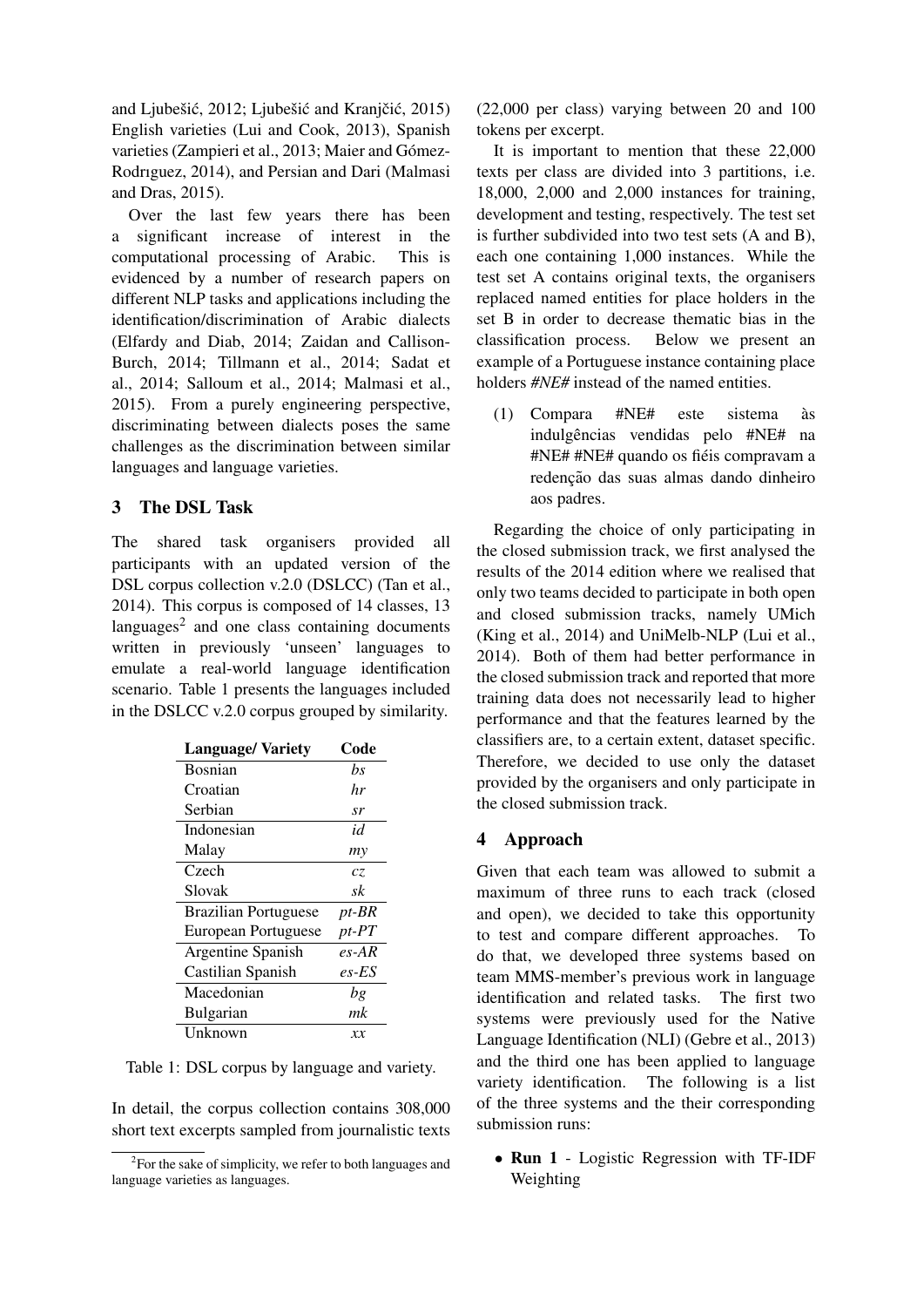- Run 2 SVM with TF-IDF Weighting
- *•* Run 3 Likelihood Estimation

It is important to mention that in each run we used different groups of features, all of them based on n-grams. In detail, for *Run 1* and *Run 2* we used n-grams ranging from bi- to seven-grams and 5-grams for *Run 3*.

#### 4.1 TF-IDF Weighting

Term Frequency - Inverse Document Frequency  $(TF-IDF)^3$  weighting measure was used in the systems developed for *Run 1* and *Run 2*.

Term Frequency refers to the number of times a particular term appears in a text.<sup>4</sup> It seems intuitive to think that a term that occurs more frequently tends to be a better identifier for the text than a term that occurs less frequently, however, this intuition does not take into account the relationship between the frequency of a term and its importance to the text. For this reason, we computed a logarithmic relationship (sublinear TF scaling) (Manning et al., 2008):

$$
wf_{t,d} = \begin{cases} 1 + \log(tf_{t,d}) & \text{if } tf_{t,d} > 0\\ 0 & \text{otherwise} \end{cases}
$$
 (1)

where  $w f_{t,e}$  refers to weight and  $t f_{t,e}$  refers to the frequency of term *t* in document *d*.

The *wft,d* weight represents the importance of a term in a document based on its frequency. However, not all terms that occur frequently in a text are equally important for our purpose. As an example, lets suppose we need to train a classifier to distinguish between British and American English varieties. Words like *the, of, and* will be very frequent, but they are not discriminative, mostly because they are frequent in both varieties. On the other hand, words like *London* or *rubbish* might not be as frequent as *the, of, and*, yet, they are better discriminative words for British English. Therefore, the actual importance of a term for this task depends on how infrequent the term is in other texts. This can be modelled using Inverse Document Frequency (IDF). IDF is based on the assumption that a term which occurs in many texts is not a good discriminator, and should be given less weight than one which occurs in fewer texts. To summarize, IDF is the *log* of the inverse probability of a term being found in any document (Salton and McGill, 1986):

$$
idf(t_i) = \log \frac{N}{n_i} \tag{2}
$$

where *N* is the number of documents in the corpus, and term  $t_i$  occurs in  $n_i$  of them.

TF gives more weight to a frequent term in a document whereas IDF decreases this weight if the term occurs in many documents. On their own, these measures are not very powerful as when combined together to form the well-known TF-IDF measure. The TF-IDF formula combines the weights of TF and IDF by multiplying them. Returning to our example, *the* is a frequent English word so its TF value will be high, however, it is a frequent word in all English texts, in turn making its IDF value low.

Equation 3 shows the final weight that each term in a document gets before normalisation.

$$
w_{i,d} = (1 + \log(tf_{t,d})) \times \log \frac{N}{n_i} \tag{3}
$$

The texts included in the shared task dataset have different lengths ranging between 20 and 100 tokens each. To cope with this variation we normalised each document feature vector to unit length so that document length does not severely impact term weights. The resulting document feature vectors are fed into two different classifiers, Logistic Regression and SVM.

#### 4.2 Classifiers

Systems developed for *Run 1* and *Run 2* were previously used in the Native Language Identification (NLI) (Gebre et al., 2013) shared task 2013 (Tetreault et al., 2013) by the Cologne-Nijmegen team with good results. They both rely on the TF-IDF weighting scheme combined with two different classifiers.

For *Run 1*, we opt for Logistic Regression using the LIBLINEAR open source library (Fan et al., 2008) from scikit-learn (Pedregosa et al., 2011) and fix the regularisation parameter to 100*.*0. This regression algorithm has been used in different classification problems including for example temporal text classification (Niculae et al., 2014).

<sup>&</sup>lt;sup>3</sup>The TF-IDF description presented in this section is based on our previous work (Gebre et al., 2013)

<sup>&</sup>lt;sup>4</sup>In our experiments, terms are n-grams of characters, words, part-of-speech tags or any combination of them.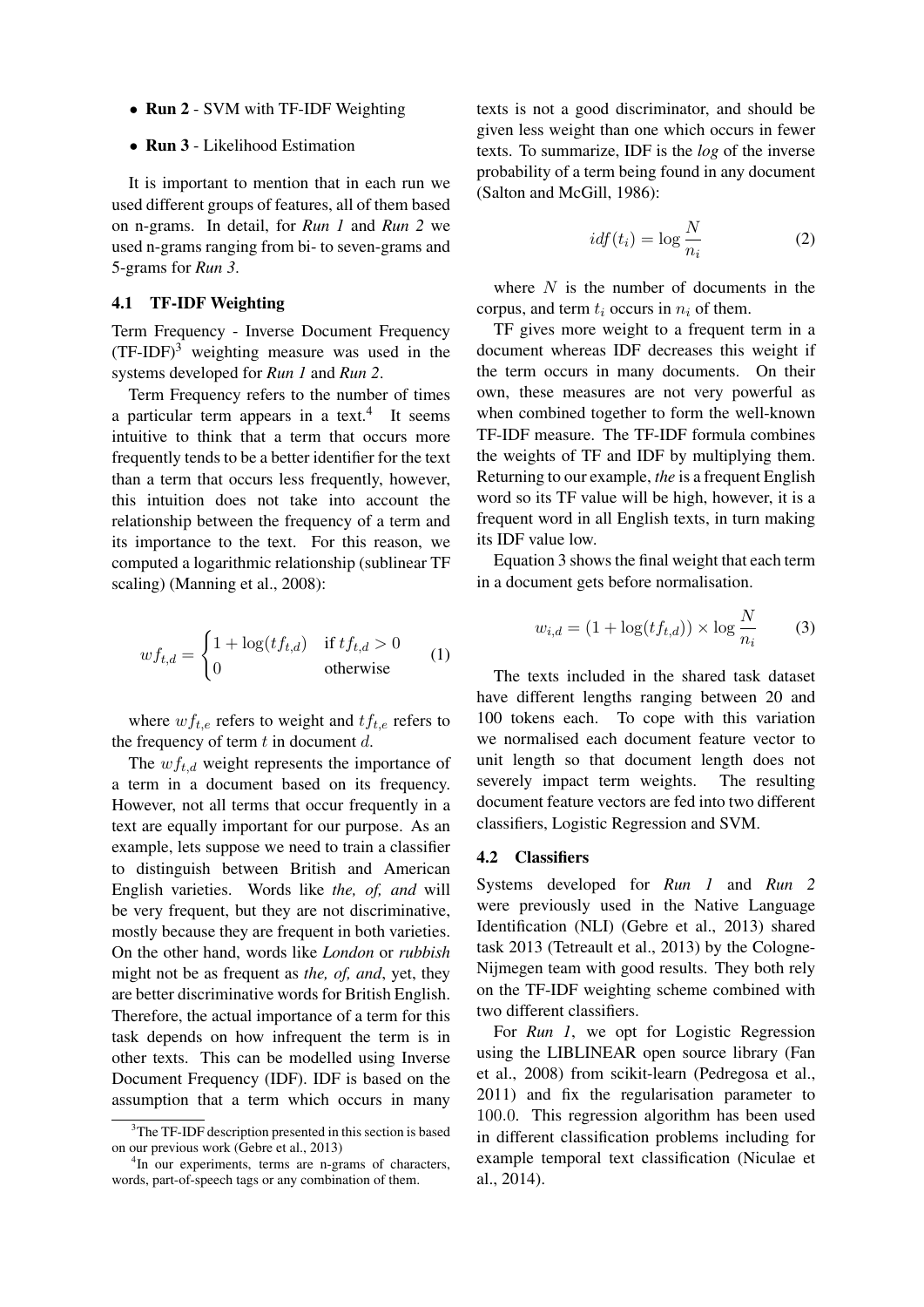For *Run 2*, we used a Support Vector Machine classifier (Joachims, 1998). This approach delivered a slightly better performance than Logistic Regression during the NLI shared task. On a very challenging dataset containing TOEFL essays written by speakers of 11 different languages, TF-IDF with SVM reached 81.4% and 84.6% accuracy on the test set when using 10-fold cross validation.

Finally, for *Run 3* we use a simple, yet efficient and fast method that combines Laplace smoothing and a probabilistic classifier. The approach was previously applied to distinguish Brazilian and European Portuguese texts (Zampieri and Gebre, 2012) and it is available as an open source tool called *VarClass* (Zampieri and Gebre, 2014). The likelihood function is calculated as described in equation 1.

$$
P(L|text) = \arg\max_{L} \sum_{i=1}^{N} \log P(n_i|L) + \log P(L)
$$
\n(4)

where *N* is the number of n-grams in the test text,  $n_i$  is the ith n-gram and  $L$  stands for the language models. Given a test text, we calculate the probability for each of the language models. The language model with the highest probability determines the identified language of the text.

#### 5 Results

We start by reporting the official shared task results in terms of accuracy. Table 2 highlights the best results for each dataset.

| Run              | <b>Test Set A</b> | <b>Test Set B</b> |
|------------------|-------------------|-------------------|
| Run 1            | 94.09%            | $92.77\%$         |
| Run <sub>2</sub> | $95.24\%$         | $92.77\%$         |
| Run 3            | 94.07%            | 92.47%            |
| Rank             | $2nd$ out of 9    | $4th$ out of 7    |

Table 2: Overall accuracy.

Results obtained by the three systems are very similar. Nevertheless, the SVM with TF-IDF Weighting approach obtained slightly better overall performance (*Run 2*). As we expected, the systems' performance drops from test set A to test set B. This means that our systems rely on named entities to discriminate between similar languages. It is important to point out that we did not do any specific training with the blinded named entities. Probably we could have achieved better results if we had prepared our systems to cope with this variation.

Table 3 presents the accuracy obtained by our best system (SVM with TF-IDF Weighting - *Run 2*) for each of the 14 classes. The results show that our best system achieved perfect performance in two of the language groups (Czech/ Slovak and Bulgarian/ Macedonian), probably due to exclusive characters present in one of the languages, as well as in identifying the 'unseen' languages in test set A.

| <b>Language/Variety</b>     | Test Set A | <b>Test Set B</b> |
|-----------------------------|------------|-------------------|
| Bosnian                     | 83.5%      | 76.6%             |
| Croatian                    | 91.8%      | 92.2%             |
| Serbian                     | 93.9%      | $90.7\%$          |
| Indonesian                  | 99.2%      | 97.5%             |
| Malay                       | 99.4%      | 99.5%             |
| Czech                       | 100%       | 99.9%             |
| Slovak                      | 100%       | 100%              |
| <b>Brazilian Portuguese</b> | 93.6%      | 90.5%             |
| European Portuguese         | 93.0%      | 86.7%             |
| Argentine Spanish           | 91.2%      | 89.2%             |
| Castilian Spanish           | 94.8%      | 94.5%             |
| Macedonian                  | 100%       | 100%              |
| <b>Bulgarian</b>            | 100%       | 100%              |
| Unknown                     | 100%       | 99.8%             |

Table 3: *Run 2*: performance per language.

Although the performance did not drop for Croatian and Malay when comparing test set A and B as it did for the rest of the languages, we do not think that this reflects any property of Croatian nor Malay nor any characteristics of the dataset. This is a simple preference of the classifier when distinguishing Croatian from Bosnian and Serbian, and Malay from Indonesian.

Tables 4, 5 and 6 present the confusion matrices obtained by the three systems using the 2,000 gold test instances.

Table 6 shows that Likelihood Estimation used for *Run 3* achieved higher scores when discriminating between language varieties, by classifying 1,912 Peninsular Spanish texts and 1,867 Brazilian Portuguese texts correctly. On the other hand, it was the only method which did not score 100% when classifying 'unseen' languages. Due to its simplicity, this method is well suited to discriminate between language varieties, hence the good results obtained in binary classification for Portuguese (Zampieri and Gebre, 2012), but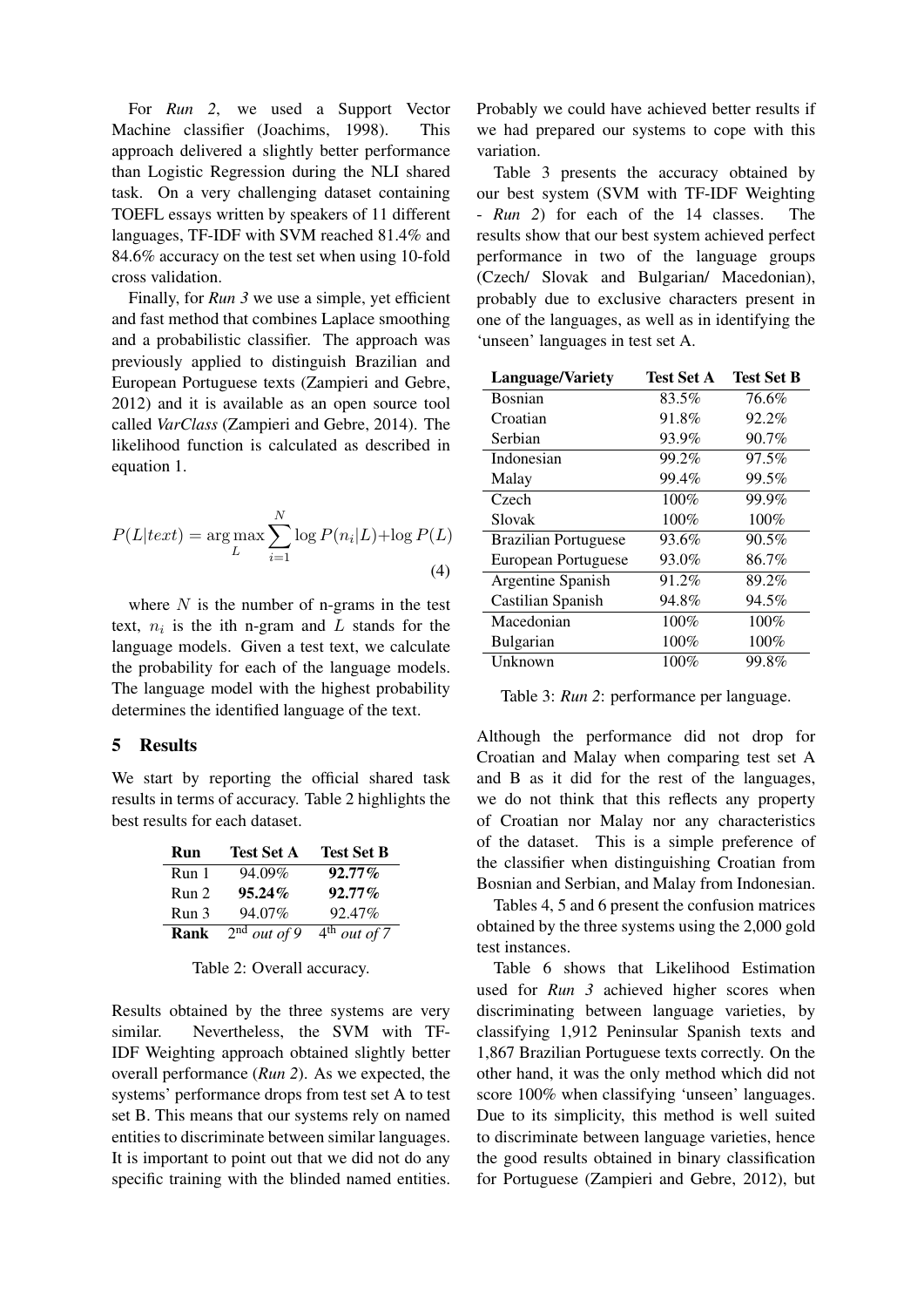|               | bg       | bs       | cz       | $es-AR$  | $es$ -ES | hr           | id       | mk       | my       | pt-BR    | pt-PT    | sk       | sr               | XX       |
|---------------|----------|----------|----------|----------|----------|--------------|----------|----------|----------|----------|----------|----------|------------------|----------|
| bg            | 2000     | $\Omega$ | 0        | 0        | 0        | 0            | 0        | 0        | $\Omega$ | 0        | O        | 0        | 0                | $\Omega$ |
| bs            | 0        | 1578     | $\Omega$ | 0        | 0        | 241          | $\Omega$ | 0        | $\Omega$ | 0        | 0        | $\Omega$ | 181              |          |
| <b>cz</b>     | $\Omega$ | $\theta$ | 2000     | $\theta$ | 0        | $\Omega$     |          | $^{(1)}$ | 0        |          |          |          |                  |          |
| $es-AR$       | 0        | $\Omega$ | $\Omega$ | 1774     | 226      | $\Omega$     | $\Omega$ | 0        | $\Omega$ | $\Omega$ |          |          | 0                |          |
| es-ES         | 0        | $\Omega$ | 0        | 227      | 1773     | 0            |          | $^{(1)}$ |          |          |          |          |                  |          |
| hr            | $\theta$ | 132      | $\Omega$ | $\theta$ | $\Omega$ | 1841         | $\Omega$ | 0        | $\Omega$ | 0        |          | $\Omega$ | 26               |          |
| id            |          | $\Omega$ | 0        | 0        | 0        | $\mathbf{0}$ | 1979     | $\Omega$ | 21       | 0        |          |          |                  |          |
| mk            | 0        | $\Omega$ |          | 0        | $\Omega$ | $\Omega$     | $\Omega$ | 2000     | $\Omega$ | 0        |          |          | 0                |          |
| my            |          | 0        |          | 0        |          | 0            | 30       | $\theta$ | 1970     | 0        | 0        |          |                  |          |
| pt-BR         | $\Omega$ | $\Omega$ | 0        | 0        |          | 0            | 0        | $\Omega$ | $\Omega$ | 1826     | 174      | 0        | 0                |          |
| pt-PT         | 0        | 0        | 0        | 0        |          |              | 0        | $\Omega$ | $\Omega$ | 222      | 1778     | 0        | 0                |          |
| sk            | 0        | $\Omega$ |          | 0        |          |              |          | 0        | $\Omega$ | $\Omega$ | $\Omega$ | 2000     | $\Omega$         |          |
| sr            | 0        | 86       | $\Omega$ | 0        | 0        | 41           | $\Omega$ | 0        | 0        | 0        | 0        | $\theta$ | 1873             | $\Omega$ |
| $\mathbf{XX}$ |          | $\Omega$ |          |          |          |              |          |          |          |          |          | 0        | $\boldsymbol{0}$ | 2000     |

Table 4: Confusion Matrix *Run 1* - Axis Y represents the actual classes and Axis X the predicted classes.

|         | bg       | bs       | cz       | $es-AR$  | $es$ -ES | hr       | id       | mk       | my       | pt-BR    | pt-PT | sk       | sr       | XX       |
|---------|----------|----------|----------|----------|----------|----------|----------|----------|----------|----------|-------|----------|----------|----------|
| bg      | 2000     | $\theta$ | $\Omega$ | $\theta$ | 0        | 0        | $\Omega$ | $\theta$ | 0        | 0        | 0     | 0        | $\Omega$ | $\theta$ |
| bs      | $\Omega$ | 1661     | $\Omega$ | $\Omega$ | $\Omega$ | 193      | $\Omega$ | $\theta$ | 0        | 0        | 0     | $\Omega$ | 146      |          |
| cz      | 0        | $\theta$ | 2000     | $\theta$ | 0        | 0        | 0        | $\theta$ | 0        |          | 0     | 0        | $\Omega$ |          |
| $es-AR$ | 0        | $\Omega$ | $\Omega$ | 1796     | 204      | $\theta$ | $\Omega$ | 0        | 0        |          |       |          |          |          |
| es-ES   | 0        | 0        | $\Omega$ | 209      | 1791     | 0        | $\Omega$ | $\theta$ | 0        |          |       | 0        |          |          |
| hr      | $\theta$ | 135      | $\Omega$ | $\Omega$ | $\Omega$ | 1843     | $\Omega$ | 0        | 0        |          |       | 0        | 21       |          |
| id      |          | 0        |          | 0        | 0        | $\theta$ | 1988     | $\Omega$ | 12       | $\Omega$ |       |          |          |          |
| mk      | 0        | $\Omega$ | 0        | 0        |          | $\Omega$ | $\Omega$ | 2000     | $\Omega$ | 0        | 0     |          | 0        |          |
| my      |          | 0        |          | 0        |          | 0        | 19       | $\theta$ | 1981     | 0        |       |          |          |          |
| pt-BR   | 0        | $\Omega$ | 0        | 0        |          | 0        | $\Omega$ | $\Omega$ | $\theta$ | 1844     | 156   | 0        | 0        |          |
| pt-PT   | 0        | 0        |          |          |          |          | $\Omega$ | $\theta$ | $\theta$ | 166      | 1834  | 0        |          |          |
| sk      | 0        | $\Omega$ |          | 0        |          | 0        | $\Omega$ | 0        | $\Omega$ | $\Omega$ | 0     | 1999     | $\Omega$ |          |
| sr      | $\theta$ | 86       |          |          |          | 41       |          | $\theta$ |          |          |       | $\Omega$ | 1891     |          |
| XX      |          | $\theta$ |          | 0        |          | 0        |          |          |          |          |       | 0        | $\theta$ | 2000     |

Table 5: Confusion Matrix *Run 2* - Axis Y represents the actual classes and Axis X the predicted classes.

|           | bg       | bs             | cz       | $es-AR$  | es-ES    | hr             | id       | mk       | my       | pt-BR    | pt-PT    | sk       | sr       | $\mathbf{XX}$ |
|-----------|----------|----------------|----------|----------|----------|----------------|----------|----------|----------|----------|----------|----------|----------|---------------|
| bg        | 2000     | $\theta$       | $\Omega$ | $\theta$ | 0        | 0              | $\theta$ | $\theta$ | $\theta$ | 0        | 0        | 0        | $\Omega$ | $\Omega$      |
| bs        | $\Omega$ | 1623           | $\Omega$ | 0        | $\Omega$ | 198            | $\Omega$ | $\theta$ | 0        | 0        | 0        | $\Omega$ | 179      |               |
| cz        | 0        | $\theta$       | 2000     | 0        | $\theta$ | $\overline{0}$ | 0        | $^{(1)}$ | 0        |          | 0        | 0        | $\Omega$ |               |
| $es-AR$   | $\Omega$ | $\theta$       | $\Omega$ | 1623     | 377      | $\Omega$       |          | $\Omega$ |          |          |          |          | 0        |               |
| $es$ -ES  | $\Omega$ | 0              | $\Omega$ | 88       | 1912     | $\Omega$       | 0        | 0        | 0        |          |          | 0        | $\Omega$ |               |
| hr        | $\Omega$ | 205            | $\Omega$ | $\Omega$ | $\Omega$ | 1746           | $\Omega$ | 0        |          |          |          | 0        | 49       |               |
| id        |          | 0              | 0        | 0        | 0        | $\theta$       | 1980     | 0        | 20       | $\Omega$ |          |          | 0        |               |
| mk        |          | $\Omega$       | 0        | 0        |          | $\Omega$       | $\Omega$ | 2000     | $\Omega$ | 0        |          |          | 0        |               |
| my        |          | 0              | 0        | 0        |          | 0              | 8        | $\theta$ | 1992     | 0        | 0        | 0        |          |               |
| pt-BR     | 0        | 0              |          |          |          | $\theta$       | 0        | $\Omega$ | $\Omega$ | 1867     | 133      | 0        | 0        |               |
| pt-PT     | 0        | 0              | 0        |          |          |                | 0        | $\Omega$ | 0        | 236      | 1764     | 0        | $\Omega$ |               |
| sk        |          | $\theta$       |          | 0        |          | 0              | 0        | 0        |          | 0        | $\Omega$ | 2000     | $\Omega$ |               |
| <b>sr</b> |          | 107            | $\Omega$ |          |          | 36             | $\Omega$ | 0        |          |          |          | $\Omega$ | 1857     |               |
| XX        |          | $\overline{c}$ |          |          |          | 3              |          |          |          |          |          | 0        | 2        | 1976          |

Table 6: Confusion Matrix *Run 3* - Axis Y represents the actual classes and Axis X the predicted classes.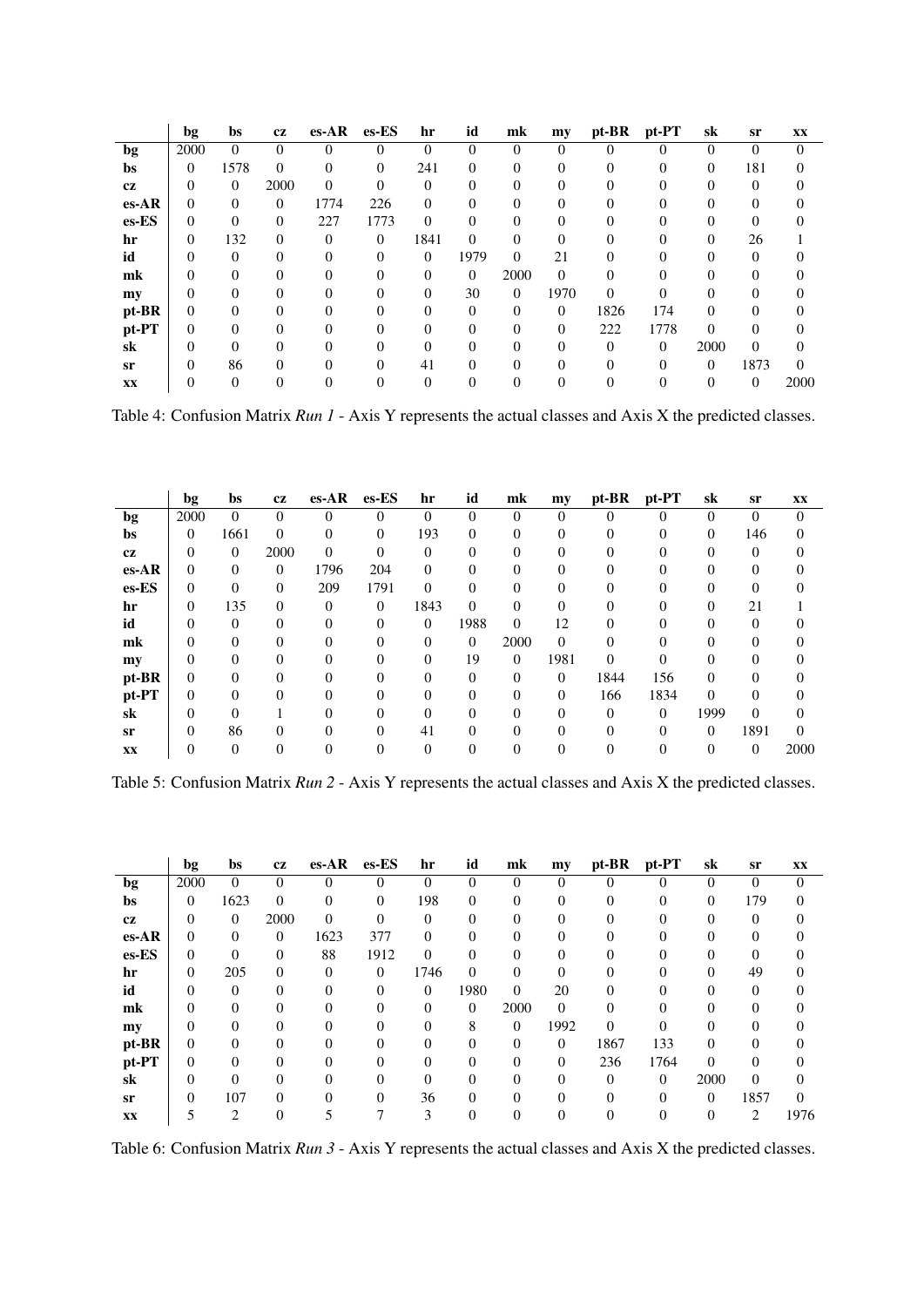it clearly does not cope well with unseen data. Consequently, this method can be considered a good choice for situations in which all classes are known *a priori*.

### 6 Conclusion

This paper presented the MMS entry to the Discriminating between Similar Languages (DSL) shared task. We submitted three different approaches to deal with the task in hand, and their overall scores turned out to be very similar. The linear SVM classifier combined with TF-IDF weighting (*Run 2*) achieved slightly better results than the other two methods, i.e. 95.24% against 94.07% and 94.09% accuracy on test set A. The system ranked  $2<sup>nd</sup>$  (out of 9 teams) on the test set A and 4th (out of 7 teams) on the test set B.

Based on the results, we observed that the systems' performance drop from test set A to test set B. This was already expected because named entities play an important role in this kind of task. One of the ways to cope with the influence of named entities in text classification is to use delexicalised text representations relying on POS tags or hybrid representations mixing word forms and grammatical categories. In our previous work, however, the results obtained using POS tags to discriminate between Spanish varieties, indicate that the use of more abstract text representations do not result in performance gain (Zampieri et al., 2013). In future work we would like to return to the question of text representation and investigate whether we can propose features that deliver high performance across multiple datasets.

An interesting approach would be to model these three systems hierarchically. This would result in a two-level classification task, first identifying the language group (grouped by similarity) and then the language itself. This approach was proposed by the NRC team, the DSL winner of the 2014 edition (Goutte et al., 2014). In the future we plan to investigate whether performing classification on two levels would increase the overall score or not.

#### Acknowledgements

Hernani Costa is supported by the People Programme (Marie Curie Actions) of the European Union's Framework Programme (FP7/2007-2013) under REA grant agreement  $n^{\circ}$ 317471.

#### References

- Heba Elfardy and Mona T Diab. 2014. Sentence level dialect identification in Arabic. In *Proceedings of ACL*.
- Rong-En Fan, Kai-Wei Chang, Cho-Jui Hsieh, Xiang-Rui Wang, and Chih-Jen Lin. 2008. LIBLINEAR: A library for large linear classification. *Journal of Machine Learning Research*, 9:1871–1874.
- Binyam Gebrekidan Gebre, Marcos Zampieri, Peter Wittenburg, and Tom Heskens. 2013. Improving native language identification with tf-idf weighting. In *Proceedings of the 8th BEA workshop*, Atlanta, USA.
- Cyril Goutte, Serge Léger, and Marine Carpuat. 2014. The NRC system for discriminating similar languages. In *Proceedings of the VarDial Workshop*, Dublin, Ireland.
- Chu-ren Huang and Lung-hao Lee. 2008. Contrastive approach towards text source classification based on top-bag-of-word similarity. In *Proceedings of PACLIC*, pages 404–410.
- Thorsten Joachims. 1998. Text categorization with support vector machines: Learning with many relevant features. In *Proceedings of the European Conference on Machine Learning (ECML)*, pages 137–142. Springer.
- Ben King, Dragomir Radev, and Steven Abney. 2014. Experiments in sentence language identification with groups of similar languages. In *Proceedings of the VarDial Workshop*, Dublin, Ireland.
- Nikola Ljubešić and Denis Kranjčić. 2015. Discriminating between closely related languages on twitter. *Informatica*, 39(1).
- Marco Lui and Timothy Baldwin. 2011. Crossdomain feature selection for language identification. In *Proceedings of 5th International Joint Conference on Natural Language Processing*, pages 553–561, Chiang Mai, Thailand, November. Asian Federation of Natural Language Processing.
- Marco Lui and Paul Cook. 2013. Classifying English documents by national dialect. In *Proceedings of Australasian Language Technology Workshop*, pages 5–15.
- Marco Lui, Ned Letcher, Oliver Adams, Long Duong, Paul Cook, and Timothy Baldwin. 2014. Exploring methods and resources for discriminating similar languages. In *Proceedings of VarDial*.
- Wolfgang Maier and Carlos Gómez-Rodriguez. 2014. Language variety identification in Spanish tweets. In *Proceedings of the LT4CloseLang Workshop*.
- Shervin Malmasi and Mark Dras. 2015. Automatic Language Identification for Persian and Dari texts. In *Proceedings of PACLING 2015*, pages 59–64.